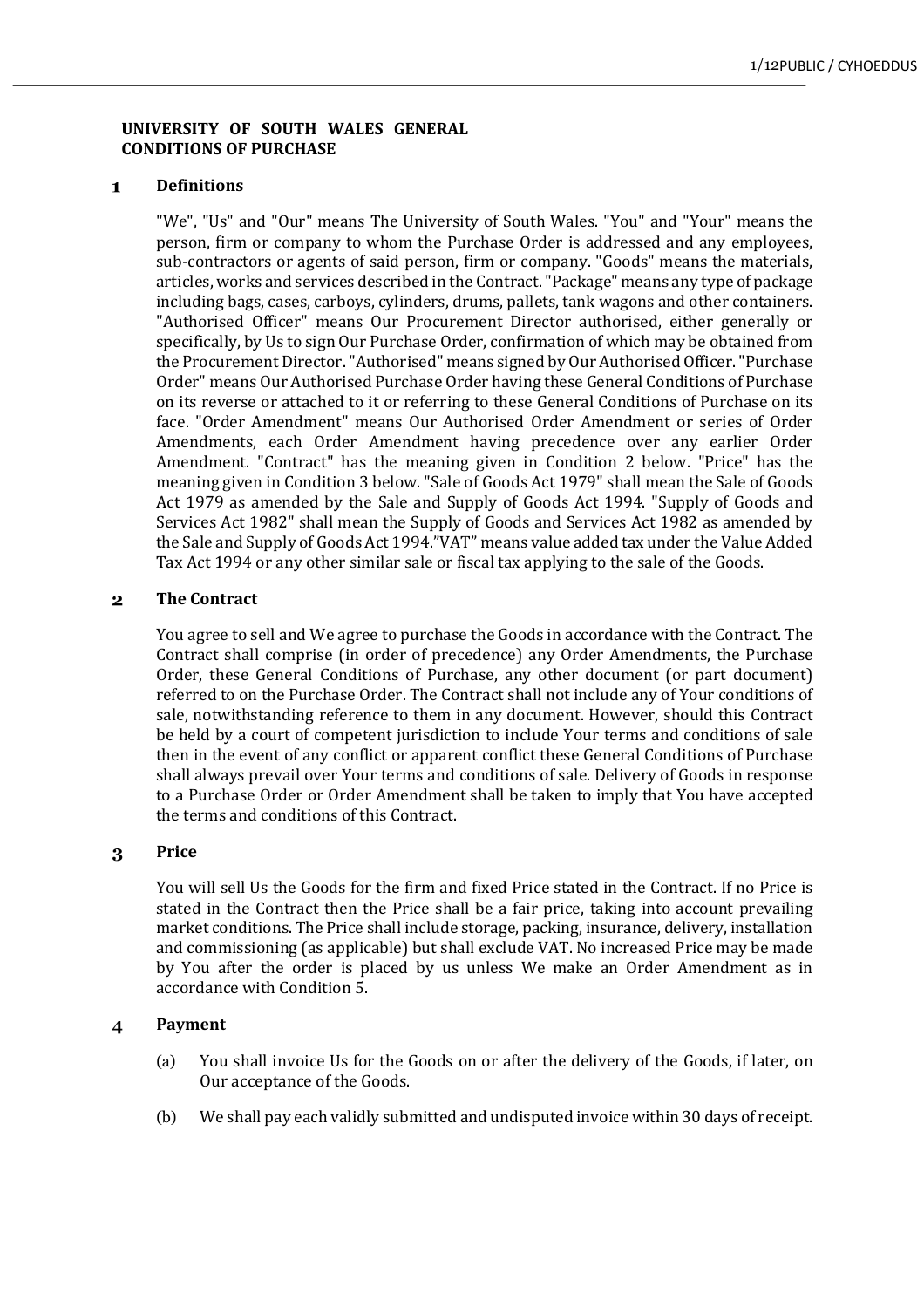- (c) Without prejudice to any other remedy available to Us, We shall be entitled to set-off under the Contract any liability which We have or any sums which We owe to You in accordance with Condition 33.
- (d) Time of payment is not of the essence. Where sums due under the Contract are not paid in full by the due date, to compensate You for all loss from Our breach, We shall pay on the sum overdue interest (before and after judgement) on a daily basis until payment in full at the rate of 4% per annum above the Official Bank Rate from time to time of the Bank of England. You acknowledge that this is a substantial remedy for the purposes of the Late Payment of Commercial Debts (Interest) Act 1998.
- (e) VAT shall be charged by You and paid by Us at the applicable rate at the time the invoice was issued.

# **Variations**  $\overline{\mathbf{5}}$

We shall have the right, before delivery, to send You an Order Amendment adding to, deleting or modifying the Goods. If the Order Amendment will cause a change to the Price or delivery date then You must suspend performance of the Contract and notify Us without delay, calculating the new Price and delivery date at the same level of cost and profitability as the original Price. You must allow Us at least 10 working days to consider any new Price and delivery date. The Order Amendment shall take effect when but only if Our Authorised Officer accepts in writing the new Price and delivery date within the time You stipulate. If Our Authorised Officer fails to confirm the Order Amendment within the time You stipulate then performance of the Contract shall immediately resume as though the said Order Amendment had not been issued (except that We may still exercise Our right of cancellation in accordance with Condition 6).

## **Our Right of Cancellation** 6

- (a) We shall have the right to cancel this Contract, the Purchase Order and any Order Amendment for the Goods or for any part of the Goods which have not yet been delivered to Us.
	- (i) In relation to any Purchase Order or Order Amendment cancelled or partcancelled under Condition 6(a), on receipt of a validly issued and properly documented evidence, which must be received by Us no later than three months after any such cancellation, We shall pay for that part of the Price which relates to the Goods which at the time of cancellation have been delivered to Us; and
- (b) To the maximum extent possible, You shall mitigate all costs relating to the Purchase Order or Order Amendment upon receipt of cancellation under this Condition 6.

# **Quality and Description**  $\overline{7}$

- (a) The Goods shall:
	- $(i)$  conform in every respect with the provisions of the Contract;
	- (ii) be capable of all standards of performance specified in the Contract;
	- (iii) be fit for any purpose made known to You expressly or by implication and in this respect We rely on Your skill and judgement;
	- (iv) be new (unless otherwise specified on the Purchase Order);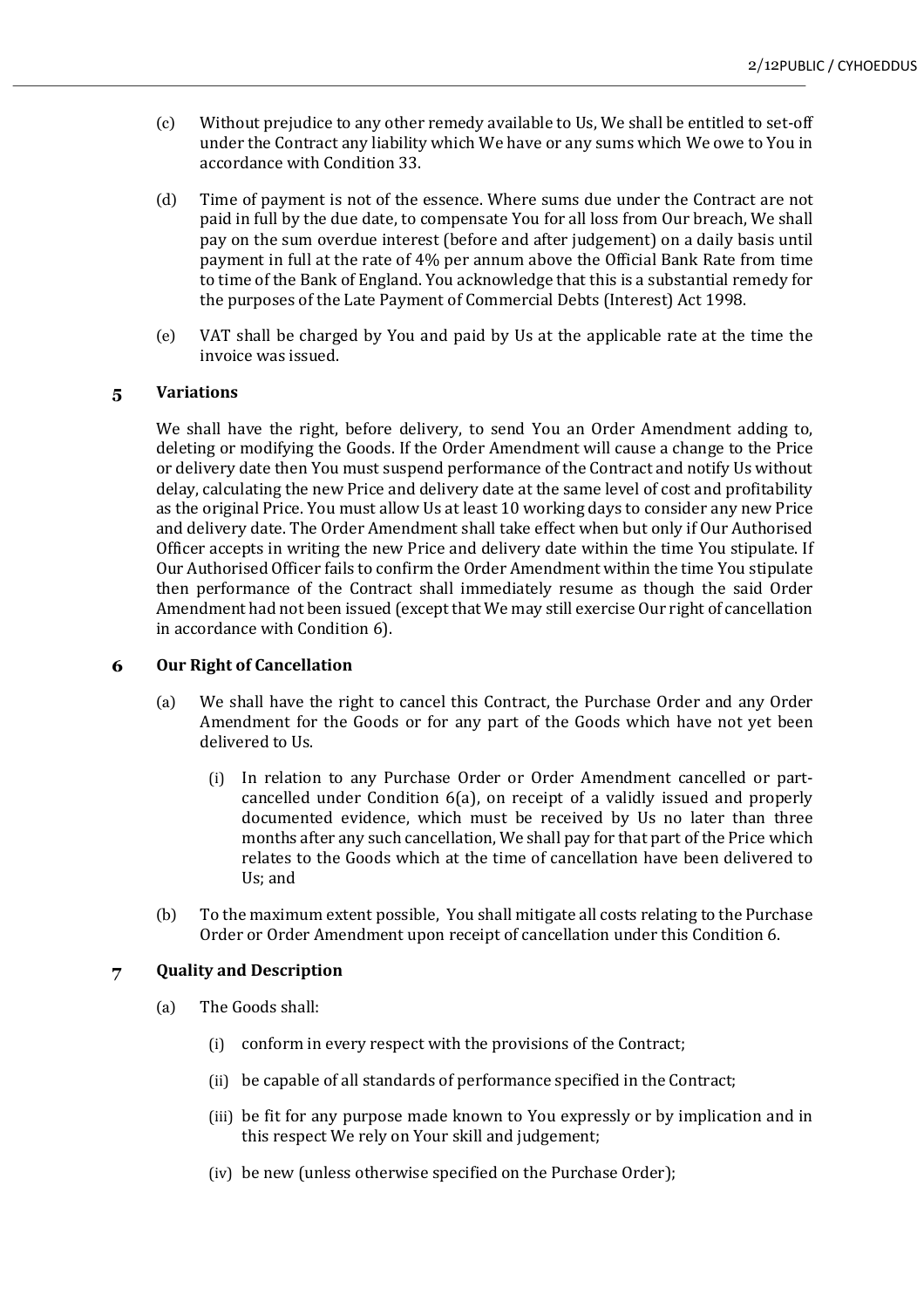- $(v)$  be of sound materials and skilled and careful workmanship;
- (vi) correspond with their description or any samples, patterns, drawings, plans and specifications referred to in the Contract be of satisfactory quality; and

(vii) comply with any current legislation.

(b) Unless specifically required under the Contract, there shall be no asbestos content in the Goods.

#### 8 **Work on Our Premises**

If the Contract involves any works or services which You perform on Our premises then the following conditions shall apply:

- (a) you shall ensure that You and Your employees, Your sub-contractors and their employees and any other person associated with You will adhere in every respect to the obligations imposed on You by current safety legislation; and
- (b) you shall ensure that You and Your employees, Your sub-contractors and their employees and any other person associated with You will comply with any regulations that We may notify to You in writing from time to time, including any of Our policies and procedures which You, Your sub-contractors and their employees and any other person associated with You must use all reasonable endeavours to comply with.

#### $\boldsymbol{9}$ **Progress and Inspection**

- (a) You shall at Your expense provide any programmes of manufacture and delivery that We may reasonably require. You shall notify Us without delay in writing if Your progress falls behind or may fall behind any of these programmes.
- (b) We shall have the right to check progress at Your works or the works of sub contractors at all reasonable times, to inspect and to reject Goods that do not comply with the Contract. Your subcontracts shall reserve such right for US.
- (c) Any inspection, or approval shall not relieve You from Your obligations under this Contract.

#### 10 **Package**

Unless otherwise stated in the Contract, all Package shall be non returnable. If the Contract states that Package is returnable, You must give us full disposal instructions before the time of delivery. The Package must be clearly marked to show to whom it belongs. You must pay the cost of all carriage and handling for the return of Package. We shall not be liable for any Package lost or damaged in transit.

#### **Safety**  $11$

You shall observe all legal requirements of the United Kingdom, European Union and relevant international agreements in relation to health, safety and environment, and in particular to the marking of hazardous Goods, the provision of data sheets for hazardous materials, and all provisions relating to food.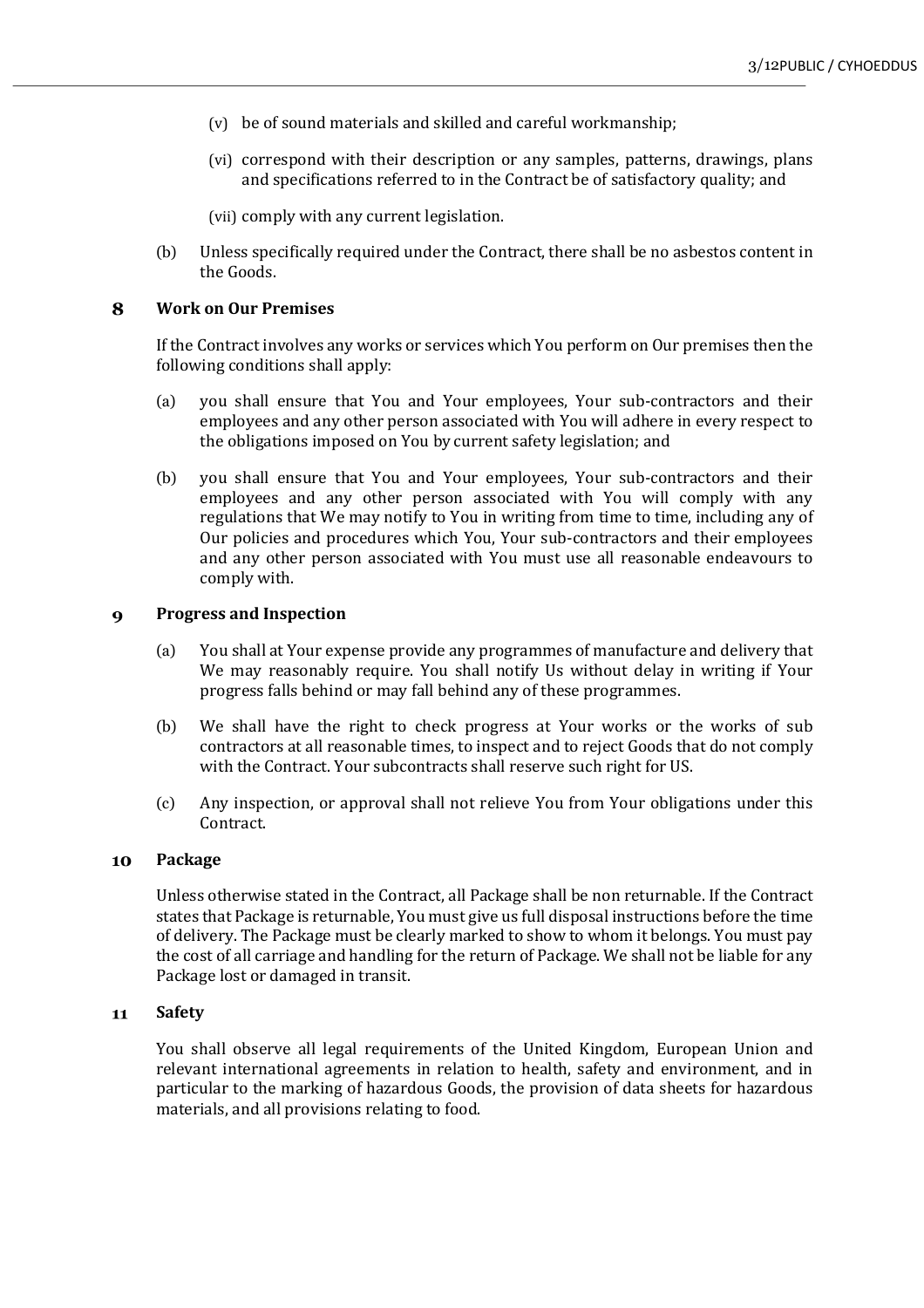## **Delivery**  $12$

- (a) The Goods shall be properly packed, secured and despatched at Your expense to arrive in good condition at the time or times and the place or places specified in the Contract.
- (b) The Goods will be deemed delivered on arrival only of the Goods at the place or places specified in the Contract. by You or Your nominated carriers (as the case may be).
- (c) The Goods shall not be deemed delivered by instalments unless otherwise agreed in writing by Us. If You or Your carrier deliver any Goods at the wrong time or to the wrong place then We may deduct from the Price any resulting costs of storage or transport.

# 13 Late Delivery:

If the Goods or any part of them are not delivered by the time or times specified in the Contract then We may by written notice cancel any undelivered balance of the Goods. We may also return for full credit and at Your expense any Goods that in Our opinion cannot be utilised owing to this cancellation. In the case of services, We may have the work performed by alternative means and any additional costs reasonably so incurred shall be at Your expense. This shall not affect any other rights that We have.

## **Property and Risk**  $14$

- (a) You shall bear all risks of loss or damage to the Goods until they have been delivered and shall insure accordingly. Risk in any of the Goods shall pass to Us on the sooner of:
	- (i) Delivery of the Goods to Us as set out in Condition 12; or
	- (ii) Our acceptance of the Goods in accordance with Our directions.
- (b) Ownership of the Goods shall pass to Us:
	- (i) when the Goods have been delivered but without prejudice to our right of rejection under this Contract, and
	- (ii) if We make any advance or full payment for the Goods, at the time such payment is made, in which case You must as soon as possible mark the Goods as Our property.
- (c) The passing of title shall not prejudice any other of Our rights and remedies, including the right to reject,
- (d) You, Your employees, sub-contractors or any other person associated with You shall not have a lien on, right of stoppage in transit or other rights in or to any Goods to which has vested in Us or any specifications or materials of Us, and You shall ensure that relevant third parties accept the exclusion of such lien and rights.

## **Acceptance**  $15$

(a) We shall be entitled to reject any Goods which are not in full Compliance with the Contract. Any acceptance of defective, late, or incomplete Goods or any payment made in respect thereof, shall not constitute a waiver of any Our rights or remedies, including the right to reject.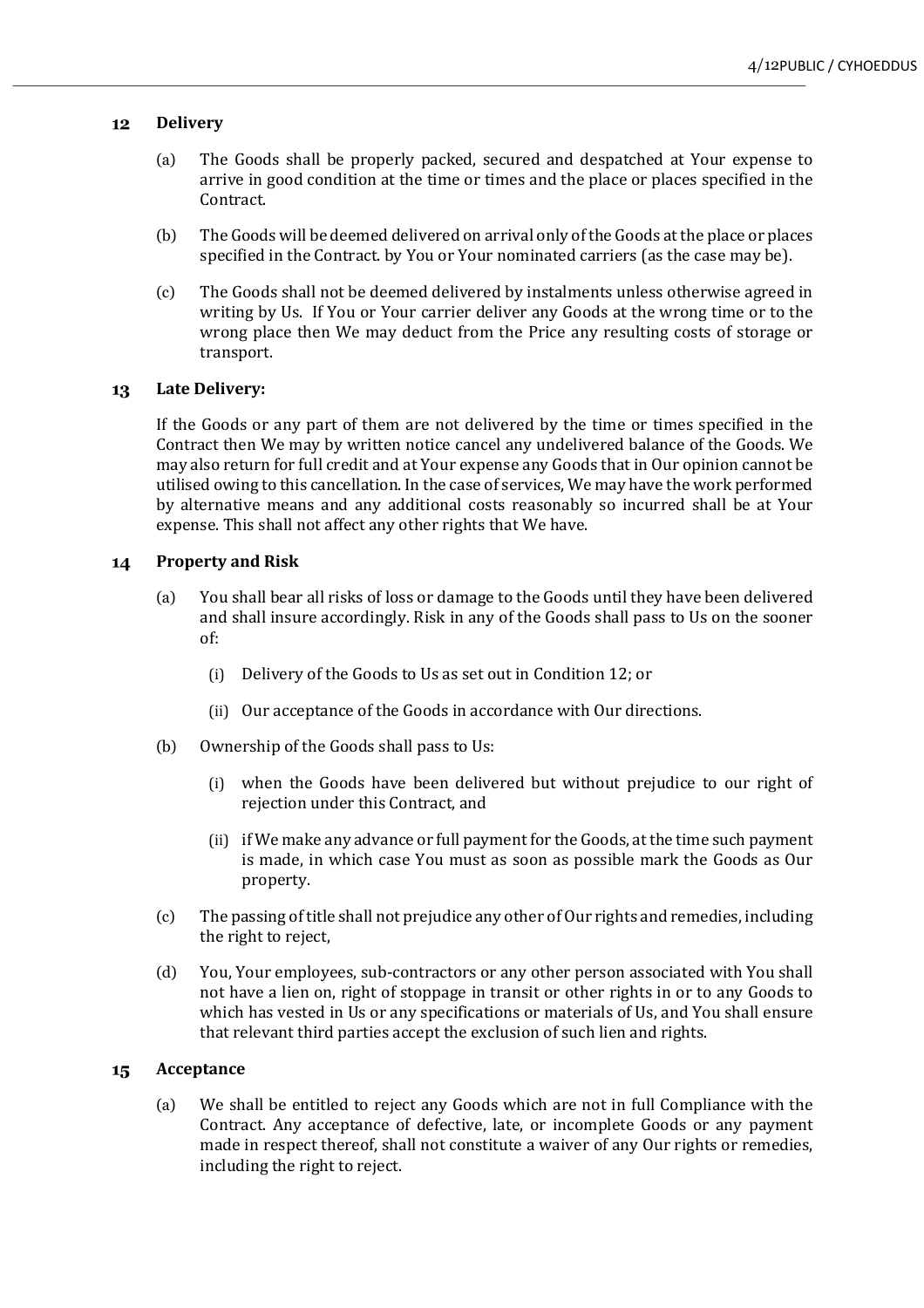- (b) We shall give You a reasonable opportunity to replace the Goods with new Goods that conform with this Contract, after which time We shall be entitled to cancel the Purchase Order and purchase the nearest equivalent goods elsewhere.
- $(c)$  In the event of cancellation under this condition You shall promptly repay any moneys paid under the Contract without any retention or offset whatsoever. Cancellation of the Purchase Order under this condition shall not affect any other rights We may have. You must collect all rejected Goods within a reasonable time of rejection, or We shall return them to You at Your risk and expense.

## 16 **Your Warranty**

It is expressly agreed between us that:

- (a) You shall promptly make good at Your expense any defect in the Goods that We discover under proper usage during the first of 12 months of actual use or 18 months from the date of acceptance by Us whichever period shall expire first. Such defects may arise from Your faulty design Your erroneous instructions as to use or inadequate or faulty materials or poor workmanship or any other breach of Your obligations whether in this Contract or at law.
- (b) Repairs or replacements will themselves be covered by the above warranty but for a period of 12 months from acceptance by Us.
- (c) You will ensure that compatible spares are available to facilitate repairs (where applicable) for a period of at least 10 years from the date of delivery of the Goods.

#### **Indemnity and Insurance**  $17$

- (a) You shall indemnify Us against all loss, actions, costs, claims. demands, expenses and liabilities whatsoever (if any) which We may incur either at common law or by statute in respect of personal injury to or death of any person or in respect of any loss or destruction of or damage to property (other than as a result of any default or neglect of Ourselves or of any person for whom We are responsible) which shall have Occurred in connection with any work executed by You under this Contract or shall be alleged to be attributable to some 'defect in the Goods.
- (b) This Purchase Order is given on the condition that (without prejudice to the generality of Condition  $17(a)$  You will indemnify us against all loss, costs, claims, demands, expenses and liabilities whatsoever (if any) which We may incur either at common law or by statute (other than as a result of any default or neglect of Ourselves or of any person for whom We are responsible) in respect of personal injury to or death of any of Your or Our employees, agents, sub-contractors or other representatives while on Our premises whether or not such persons are (at the time such personal injury or deaths are caused) acting in the course of their employment.
- (c) You will indemnify Us against any and all loss, costs, expenses and liabilities caused to Us whether directly or as a result of the action, claim or demand of any third party by reason of any breach by You of these conditions or of any terms or obligations on Your part implied by the Sale of Goods Act 1979, by the Supply of Goods and Services Act 1982 or by any other statute or statutory provision relevant to the Contract or to Goods or work covered thereby. This indemnity shall not be prejudiced or waived by any exercise of Our rights under Condition 16.
- (d) You shall hold satisfactory insurance cover with a reputable insurer to fulfil Your insurance obligations for the duration of this Contract including public liability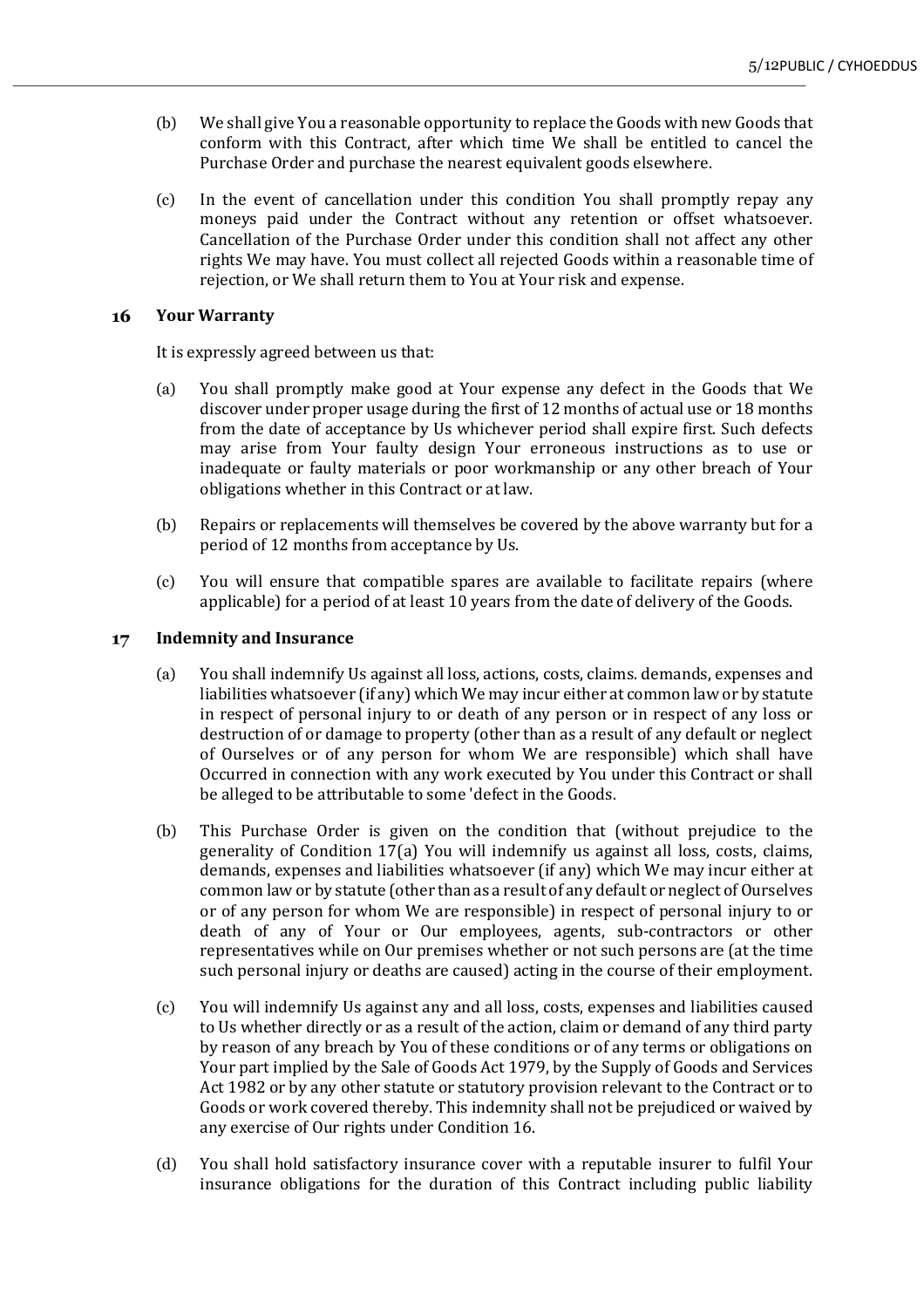insurance cover of at least £2M (two million pounds Sterling). You shall effect insurance against all those risks arising from Your indemnity in Condition  $17(c)$ . Satisfactory evidence of such insurance and payment of current premiums shall be shown to Us upon request.

## 18 **Recovery of Sums Due**

Whenever under the Contract any sums of money shall be recoverable from or payable by You, they may be deducted from any sums then due, or which at any later time may become due to You under this Contract or under any other contract You may have with Us.

# 19 **Force Majeure**

- (a) For the purpose of this Agreement "Force Majeure" means any event(s) or  $circumstance(s)$  beyond the reasonable control of either party which hinders, prevents, or impedes the due performance of the obligations of such party and which by the exercise of all reasonable diligence such party is unable to prevent including, strikes, lock-outs or other industrial action, civil commotion, riot, invasion, terrorist attack or threat of terrorist attack, war (whether declared or not) or threat or preparation for war, fire, explosion, storm, flood, earthquake, subsidence, epidemic, pandemic or other natural disaster, impossibility of the use of railways, shipping, aircraft, motor transport or other means of public or private transport, impossibility of the use of public or private telecommunications networks or the acts, decrees, legislation, regulations or restrictions of any government, provided that the mere shortage of labour materials equipment or supplies shall not constitute Force Majeure.
- (b) If either party is hindered, prevented or impeded from or in performing its obligations under this Agreement by reason of Force Majeure it shall promptly give notice to the other party stating the circumstances constituting Force Majeure and the extent thereof. The obligations of the parties shall thereupon be suspended for so long as the circumstances of Force Majeure may continue and neither party shall be liable to the other for breach or failure to perform its obligations under this Agreement if it is unable to do so under the circumstances of Force Majeure. A party affected by Force Majeure shall use every reasonable effort to minimise the effects of Force Majeure and shall promptly resume performance of its obligations as soon as is reasonably possible after removal of the circumstances of Force Majeure.
- (c) If Force Majeure causes the prevention of any of the requirements of this Agreement being performed by the University or the Supplier for a period of twenty-one  $(21)$ days, the University shall be entitled by written notice to the Supplier to terminate this Agreement forthwith.

## 20 **Articles on Loan and Use of Information**

(a) All tools, materials. drawings. specifications and other equipment and data ("the Articles") loaned by Us to You in connection with the Contract shall remain always Our property and be surrendered to Us upon demand in good and serviceable condition (fair wear and tear allowed) and are to be used by You solely for the purpose of completing the Contract. You agree that no copy of any of the articles will be made without the consent in writing of Our Authorised Officer. Until You return all the articles to Us they shall be at Your risk and insured by You at Your own expense against the risk of loss, theft or damage. Any loss of or damage to such articles shall be made good by You at Your expense. All scrap arising from the supply of such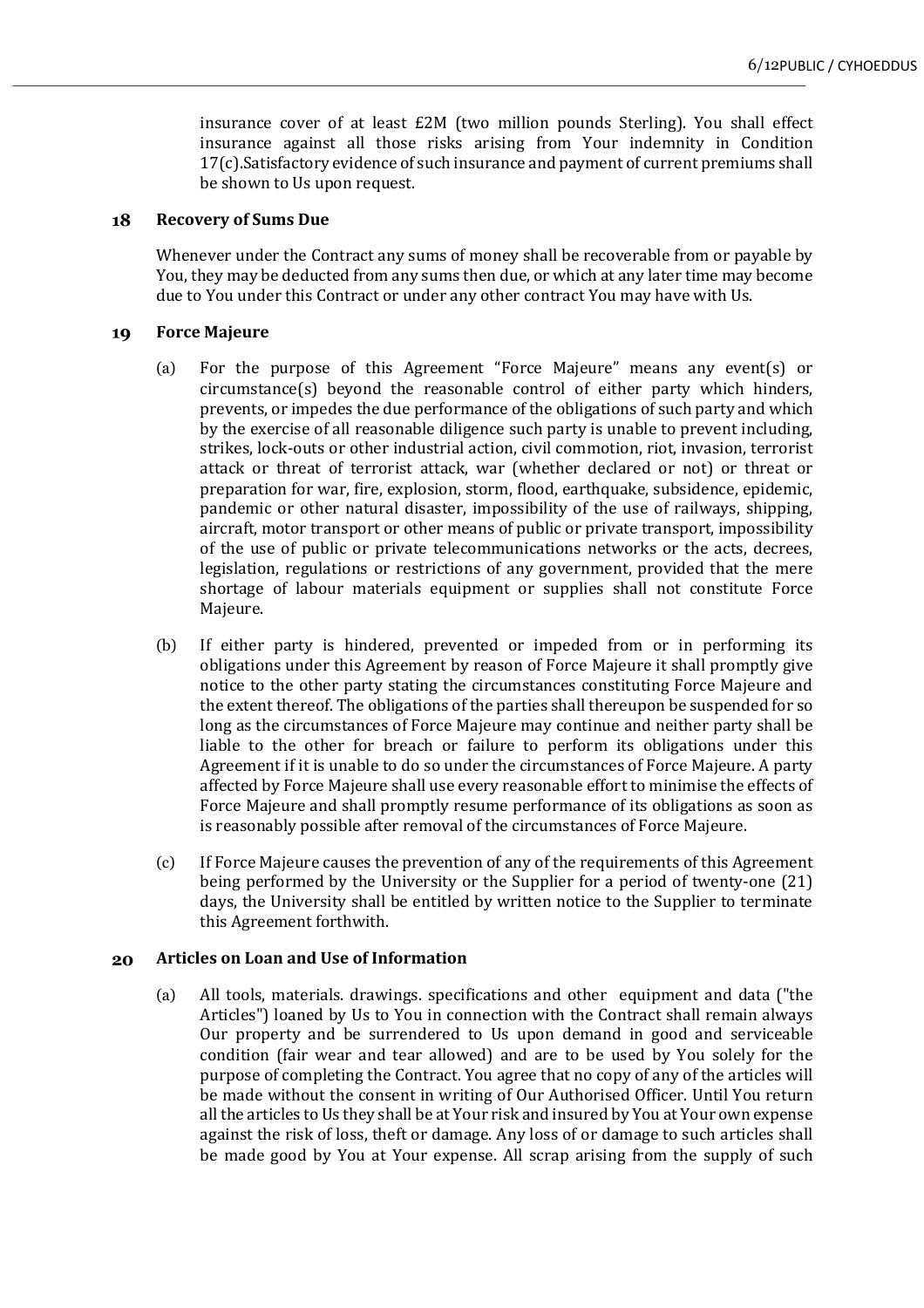articles must be disposed of at Our discretion and all proceeds of sales of such scrap must promptly be paid to Us in full.

(b) Any information derived from Our property or otherwise communicated to You in connection with the Contract shall be kept secret and confidential and shall not without the consent in writing of Our Authorised Officer, be published or disclosed to any third party, or made use of by You except for the purpose of implementing the Contract.

## **Intellectual Property Rights** 21

For the purpose of this Condition 21 Intellectual Property Rights (IPRs) means copyright, patents, know-how, trade secrets, trademarks, trade names, design rights, rights in get-up, rights in software, rights in goodwill, rights in Confidential Information, rights to invention, rights to sue for passing off, domain names and all other intellectual property rights and similar rights and, in each case:

- (i) whether registered or not;
- (ii) including any applications to protect or register such rights;
- (iii) including all renewals and extensions of such rights or applications;
- (iv) whether vested, contingent or future;
- $(v)$  to which the relevant party is or may be entitled: and
- (vi) in whichever part of the world existing.

If the Contract involves design and/or development work:

- (b) All IPRs in the results of work arising out of or deriving from this Contract, shall be Our property and We shall have the sole right to determine whether any IPR protections shall be sought.
- (c) All IPRs in Goods made to our designs or instructions shall be Our property at all times and such designs or instructions may only be used by You, Your employees, Your subcontractors or any other person associated with You for the sole purpose of performing Your obligations under this Contract.
- (d) You shall promptly communicate to Us all such results and shall assign (or shall procure the assignment) to Us absolutely, with full title guarantee, all right, title and interest in any such IPRs, and You shall do all such things and sign all documents necessary in Our opinion to so vest all such IPRs in Us and to enable Us to defend and enforce such IPRs.
- (e) You shall ensure that all technical information (including computer programs and programming information) arising out of or deriving from this Contract is held in strict confidence except for any such information which becomes public knowledge other than by breach of this Contract.

## $22$ **Infringement of IPRs**

(a) With the exception of Goods made to Our design or instructions, You warrant that neither the Goods nor Our use of them will infringe any IPRS or other protected right belonging to a third party and undertake to indemnify Us against all actions, claims,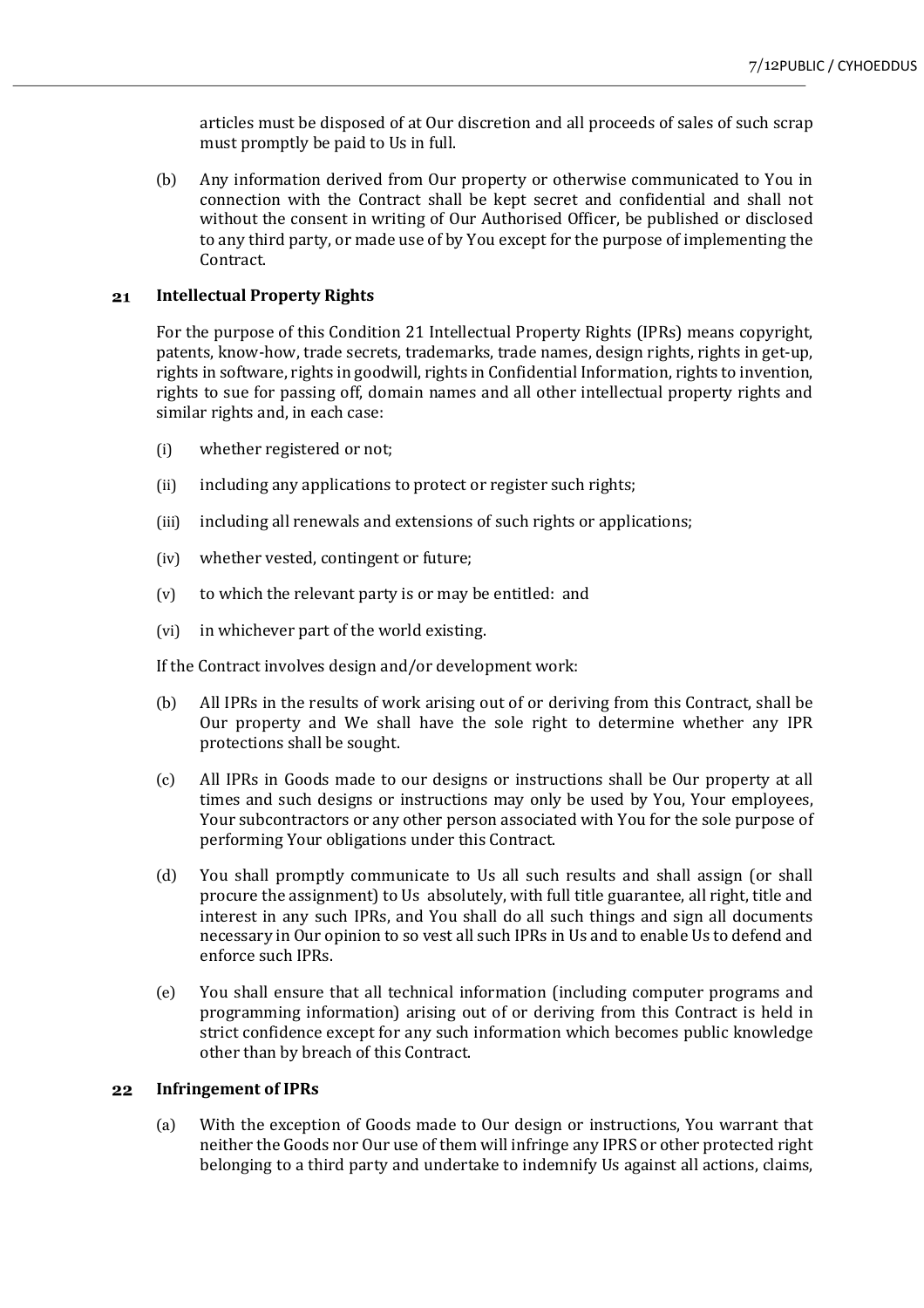demands, costs, charges and expenses arising from or incurred by reason of any infringement or alleged infringement of any third party IPRs.

## 23 **Non-Observance of Conditions**

If You breach or fail to observe any provision of this Contract We may give You written notice of such breach or non observance and You shall have 28 days from receipt of the notice in which to rectify the breach or non observance.

Should You fail to rectify the breach or non observance, then We shall have the right to give You written notice terminating the Contract with immediate effect.

#### **Your Insolvency** 24

If You become insolvent or bankrupt or (being a company) make an arrangement with Your creditors or have an administrative receiver or administrator appointed or commence to be wound up (other than for the purposes of amalgamation or reconstruction) We may without replacing or reducing any other of Our rights terminate the Contract with immediate effect by written notice to You or any person in whom the Contract may have become vested.

#### **Change of Control**  $25$

Either party may terminate the Contract at any time by giving not less than four weeks' notice in writing to the other party if the other party undergoes a change of control For the purposes of this condition 25 'control' shall have the meaning given to it under the Corporation Tax Act 2010, s1124.

#### **Termination on Notice** 26

The Contract may be terminated by:

- (a) Us giving You a minimum of one months' written notice; or
- (b) You giving Us a minimum of 3 months' written notice.

Such notice not to expire prior to the first anniversary of the date of this Agreement.

## $27$ **Assignment and Sub letting**

The Contract shall not be assigned by You nor sub-let as a whole. You shall not sub-let any part of the Contract without Our written consent, but We shall not refuse such consent unreasonably The restriction contained in this condition shall not apply to sub contracts for materials for minor details or for any part of which the makers are named in the Contract. You shall be responsible for all work done and Goods supplied by all subcontractors.

#### 28 **Anti-bribery**

- (a) For the purposes of this Condition 28 the expressions 'adequate procedures' and 'associated with' shall be construed in accordance with the Bribery Act 2010 and legislation or guidance published under it.
- (b) Each You and We shall comply with applicable bribery laws including ensuring that You and We have in place adequate procedures to prevent bribery and use all reasonable endeavours to ensure that any of Your or Our employees, sub-contractors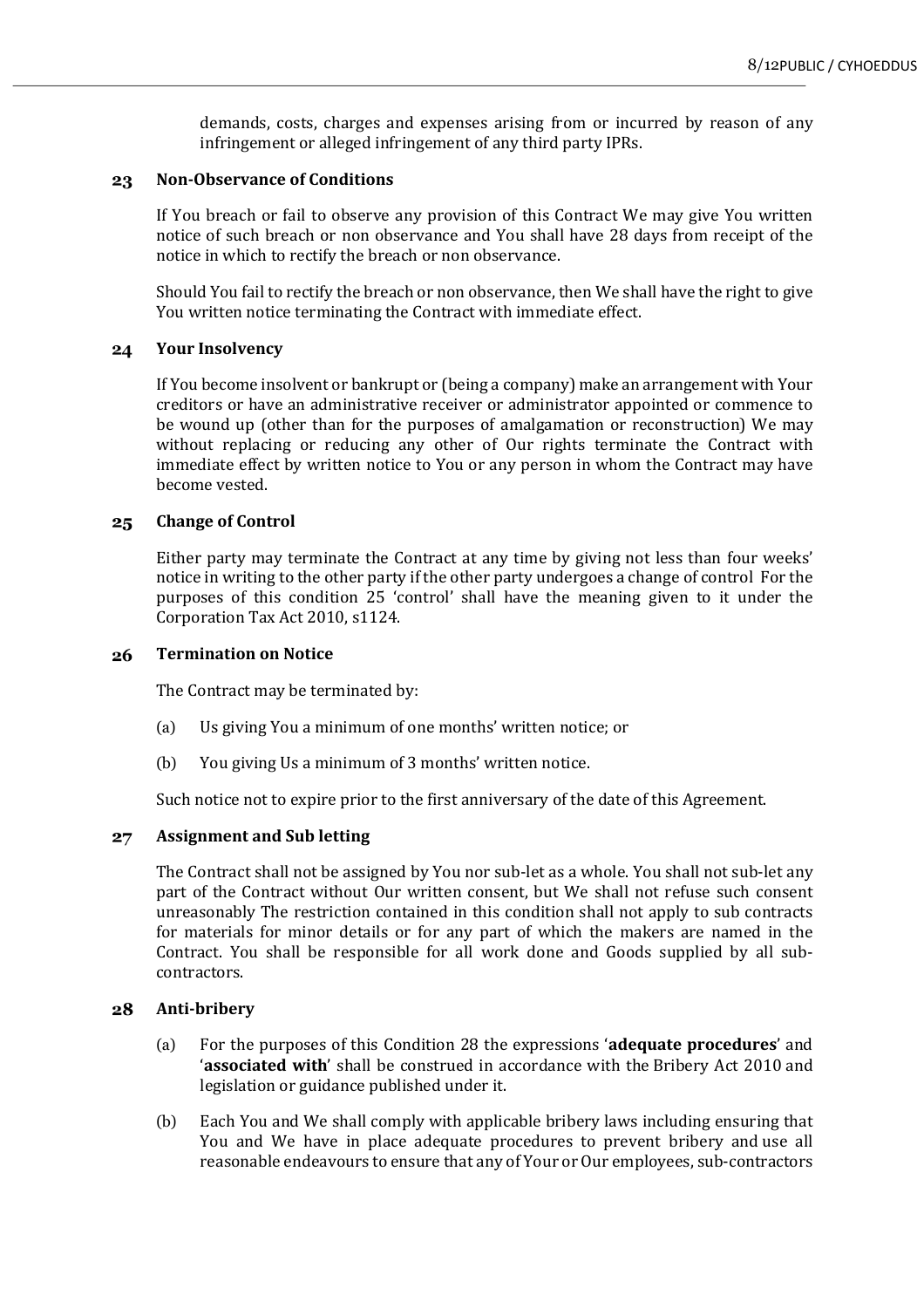or any other person Associated with You or Us involved in the performance of this Contract so comply.

- (c) Without limitation to Condition 28(b), neither You or Us shall make or receive any bribe (as defined in the Bribery Act 2010) or other improper payment or allow any such to be made or received on its behalf, either in the United Kingdom or elsewhere and shall implement and maintain adequate procedures to ensure that such bribes or payments are not made or received directly or indirectly on its behalf.
- (d) You shall immediately notify Us as soon as You become aware of a breach or possible breach by You or of any of the requirements in this Condition 28.
- (e) Any breach of this Condition 28 by You shall be deemed a material breach of the Contract that is not remediable and shall entitle Us to immediately terminate the Contract by notice.

## 29 **Anti-slavery**

- (a) You undertake, warrant, and represent that:
	- (i) neither the You any of Your employees, sub-contractors or any other person associated with You has:
		- (a) committed an offence under the Modern Slavery Act 2015 (a **MSA Offence**); or
		- (b) been notified that it is subject to an investigation relating to an alleged MSA Offence or prosecution under the Modern Slavery Act 2015; or
		- $(c)$  been or is aware if any circumstances within Your supply chain that could give rise to an investigation relating to an alleged MSA Offence or prosecution under the Modern Slavery Act 2015.
	- (ii) You shall comply with the Modern Slavery Act 2015 and the Modern Slavery Policy;
	- (iii) You have implemented due diligence procedures to ensure compliance with the Modern Slavery Act 2015 and the Modern Slavery Policy in Your business and supply chain, and those of Your employees, subcontractors or any other person associated with You which will be made available to Us on request at any time throughout the Contract;
	- (iv) You shall notify Us immediately in writing if You become aware or have reason to believe that You, or any of Your employees, subcontractors or any other person associated with You has breached or potentially breached any of Your obligations under Condition  $29(a)$ . Such notice to set out full details of the circumstances concerning the breach or potential breach of Your obligations.
	- (v) Any breach of Condition 29(a) by You shall be deemed a material breach of the Contract and shall entitle Us to terminate the Contract with immediate effect.

## **Equality and Diversity** 30

You shall (and shall procure that Your personnel shall):

(a) perform Your obligations under this Contract (including those in relation to the Goods) in accordance with: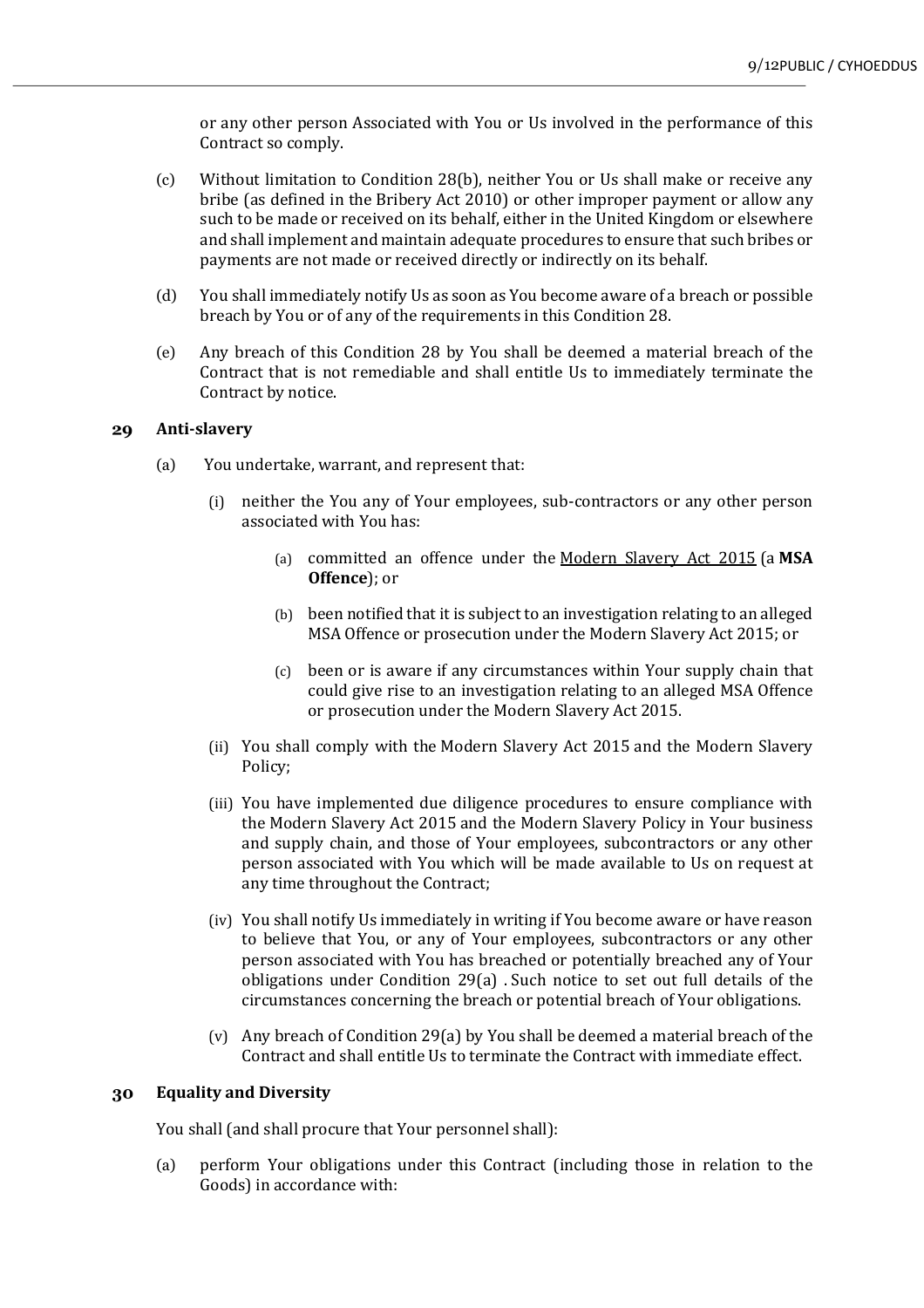- (i) all applicable equality law (whether in relation to race, sex, gender, reassignment, age, disability, sexual orientation, religion or belief, pregnancy, maternity or otherwise);
- (ii) Our equality and diversity policy as provided to You from time to time;
- (iii) any other requirements and instructions which We may reasonably impose in connection with any equality obligations imposed on Us at any time under applicable equality law;
- (b) take all necessary steps, and inform the Us of the steps taken, to prevent unlawful discrimination designated as such by any court or tribunal, or the Equality and Human Rights Commission or (any successor organisation) ; and
- (c) at all times comply with the provisions of the Human Rights Act 1998 in the performance of this Contract. You shall also undertake, or refrain from undertaking, such acts as the We request so as to enable the Us to comply with Our obligations under the Human Rights Act 1998.

# **Data Protection**  31

- (a) Both We and You will comply with all relevant provisions of the Data Protection Act 2018 and any subsequent regulations and enactments in relation to personal data including but not limited to the General Data Protection Regulation  $(EU)$  2016/679 (GDPR)(Data Protection Legislation) and without limitation to this, both We and You shall ensure that Your and Our employees, sub-contractors and any other person associated with You or Us are bound by appropriate confidentiality and non-use obligations in relation to personal data and notify the You and Us of any unauthorised or unlawful disclosures or use of personal data of which both You and We become aware.
- (b) In the event where the processing of personal data takes place under this Contract, We and You both acknowledge that for the purposes of the Data Protection Legislation, We are the Controller and You are the Processor. Please refer to [INSERT] SCHEDULE NUMBER], the Data Processing Agreement within this Schedule sets out Your and Our obligations in respect of the processing of personal data in order to ensure compliance with Data Protection Legislation as well as the scope, nature and purpose of the processing by You, the duration of the processing and the types of Personal Data and categories of Data Subject.

# $32$ **Waiver**

A failure at any time to enforce any provision of the Contract shall in no way affect the right at a later date to require complete performance of the Contract; nor shall the waiver of the breach of any provision be taken or held to be a waiver of any subsequent breach of the provision or be a waiver of the provision itself.

## **Severance**  33

- (a) If any provision of the Contract (or part of any provision) is or becomes illegal, invalid or unenforceable, the legality, validity and enforceability of any other provision of the Contract shall not be affected.
- (b) If any provision of the Contract (or part of any provision) is or becomes illegal, invalid or unenforceable but would be legal, valid and enforceable if some part of it was deleted or modified, the provision or part-provision in question shall apply with the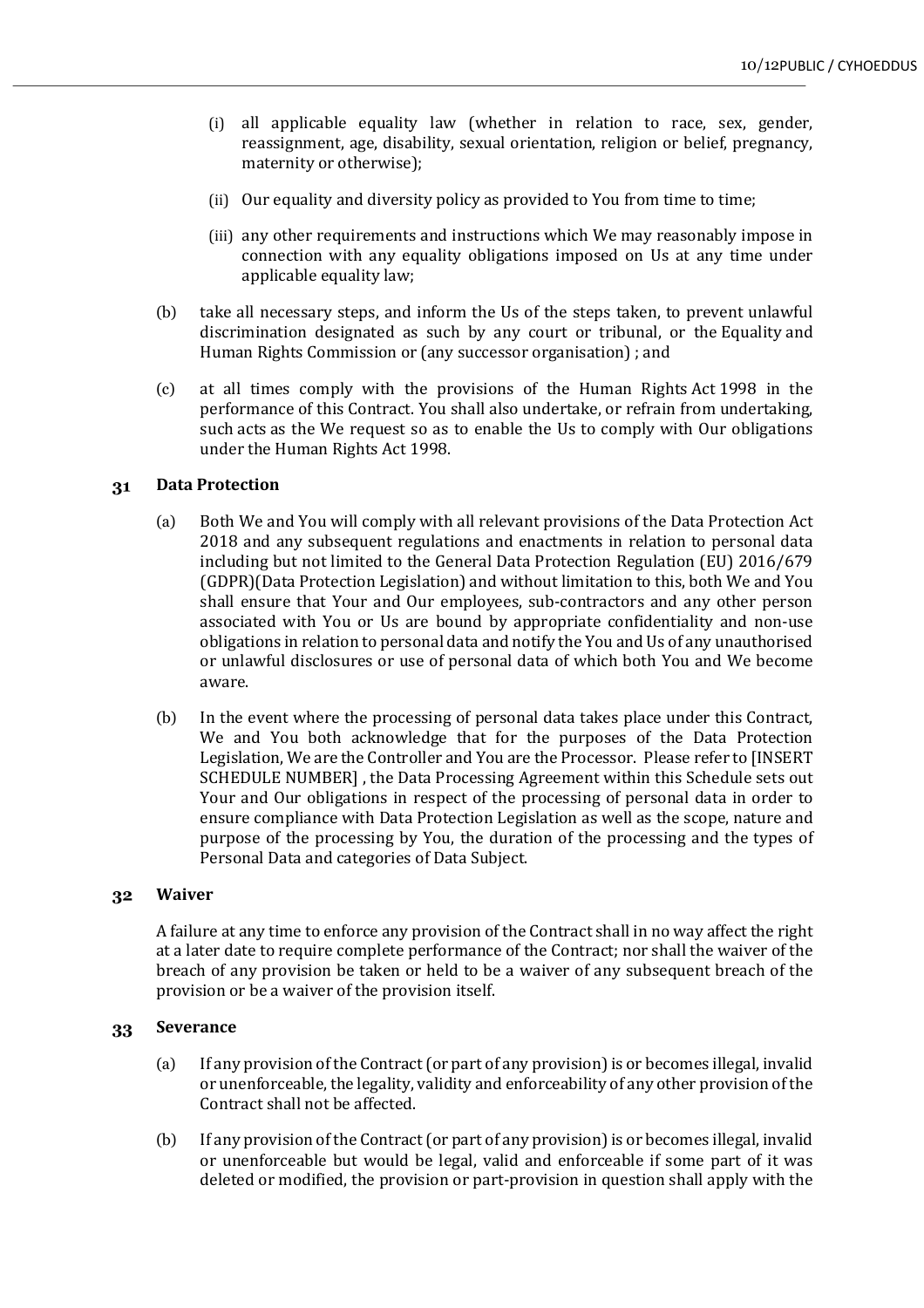minimum such deletions or modifications as may be necessary to make the provision legal, valid and enforceable. In the event of such deletion or modification We and You shall negotiate in good faith in order to agree the terms of a mutually acceptable alternative provision.

## **Confidentiality and announcements** 34

For the purpose of this Condition 34, Confidential Information means any information in whatever form (whether in writing, electronic or digital form, verbally or by inspection of documents, computer systems or sites or pursuant to discussions or by any other means) which is confidential in nature, designated orally or in writing by the Disclosing Party (the party disclosing the Confidential Information to the party receiving such information) as confidential or which may reasonably be considered by a business person to be commercially sensitive provided by the Disclosing Party by any means to the Receiving Party (the party receiving such information from the party disclosing such information) in connection with or in anticipation of the Purpose which the Disclosing Party or its representative directly or indirectly makes available to the Receiving Party and whether before on or after the date of this Agreement including:

- the fact that discussions and negotiations are taking place concerning the Purpose and the status of those discussions and negotiations;
- the existence and terms of this Agreement;
- information relating to:
- the business, affairs, business plans, customers, clients, suppliers of the Disclosing Party; and
- the operations, processes, formulae, methods, plans, strategy, product information, know-how, technical information, designs, design rights, trade secrets, market opportunities, customer lists, commercial relationships, marketing, sales materials and general business affairs and software of the Disclosing Party.
- any information, findings, data or analysis derived from Confidential Information; and
- any other information that is identified as being of a confidential or proprietary nature.
- (a) You shall keep confidential all Confidential Information belonging to Us and shall only use the same as required to perform the Contract. The provisions of this clause shall not apply to:
	- (i) any information which was in the public domain at the date of the Contract;
	- (ii) any information which comes into the public domain subsequently other than as a consequence of any breach of the Contract or any related agreement;
	- (iii) any information which is independently developed by You without using information supplied by Us; or
	- (iv) any disclosure required by law or a regulatory authority or otherwise by the provisions of the Contract.